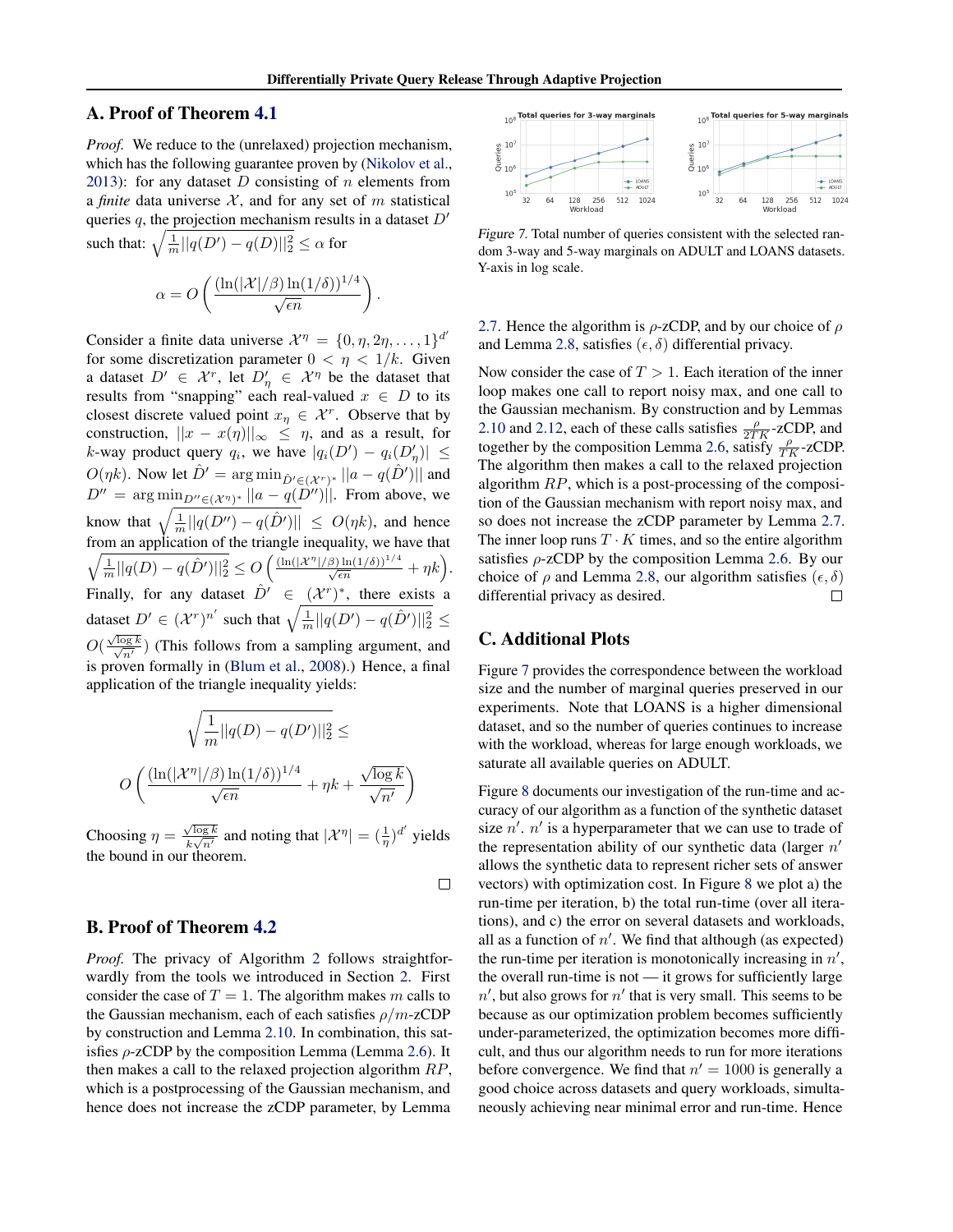<span id="page-1-0"></span>



tion of  $n'$ 

(a) Per-iteration run-time as a function of  $n'$ 



(c) Error as a function of  $n'$ 

Figure 8. Run time and error as a function of the synthetic dataset size  $n'$ . At  $n' = 1000$ , both total run-time and overall error are near optimal across all settings.

we use  $n' = 1000$  for all of our other experiments.

## D. Linear Threshold Functions

In the body of the paper, we focused on *marginal* queries because of their centrality in the differential privacy literature. But our techniques easily extend to other classes of statistical queries — all that is required is that we can write python code to evaluate (a differentiable surrogate for) queries in our class. Here we do this for a natural class of linear threshold functions: t-out-of-k threshold functions.

**Definition D.1.** A *t*-out-of- $k$  threshold query is defined by a subset  $S \subseteq [d]$  of  $|S| = k$  features, a particular value for each of the features  $y \in \prod_{i \in S} \mathcal{X}_i$ , and a threshold  $t \leq k$ . Given such a pair  $(S, y, t)$ , the corresponding statistical query  $q_{S,y,t}$  is defined as:

$$
q_{S,y,t}(x) = \mathbb{1}(\sum_{i \in S} \mathbb{1}(x_i = y_i) \ge t)
$$

Observe that for each collection of features  $S$ , there are  $\prod_{i\in S} |\mathcal{X}_i|$  many t-out-of-k threshold queries for each threshold t.

In words, a  $t$ -out-of- $k$  threshold query evaluates to 1 exactly when at least  $t$  of the  $k$  features indexed by  $S$  take the values indicated by y. These generalize the marginal queries that we studied in the body of the paper: A marginal query is simply the special case of a t-out-of-k threshold query for  $t = k$ .

To use our approach to generate synthetic data for  $t$ -out-of- $k$ linear threshold functions, we need an extended differenimport jax.numpy as np def three way\_thresholded\_marginals $(D)$ : return  $(D. shape [0] - np.einsum('ij, ik, il])$ −>j k l ' , 1−D, 1−D, 1−D) ) /D. s h a p e [ 0 ]

(b)Total run-time as a func-<br>differentiable query for 1-out-of-3 linear threshold functions  $10<sup>4</sup>$  Figure 9. Python function used to compute (an extended equivalent

> tiable query class for them. It will be convenient to work with the same one-hot-encoding function  $h: \mathcal{X} \to \{0, 1\}^{d'}$ from the body of the paper, that maps  $d$ -dimensional vectors of categorical features to  $d'$ -dimensional vectors of binary features. Our statistical queries are then binary functions defined on the hypercube. We can generically find a differentiable surrogate for our query class by polynomial interpolation: in fact for every boolean function that depends on k variables, there always exists a polynomial of degree k that matches the function on boolean variables, but also extends it in a differentiable manner to the reals.  $t$ -out-of- $k$ threshold functions are such a class, and so can always be represented by polynomials of degree k.

> Lemma D.2. Any boolean class of queries that depends on at most k variables (i.e. a 'k-junta') has an equivalent extended differentiable query that is a polynomial of degree k.

> In our experiments we will consider 1-out-of- $k$  queries (equivalently, disjunctions), which have an especially simple extended differentiable representation.

> **Definition D.3.** Given a subset of features  $T \subseteq [d']$ , the 1-out-of-k polynomial query  $q_T : \mathcal{X}^r \to \mathbb{R}$  is defined as:  $q_T(x) = 1 - \prod_{i \in T} (1 - x_i).$

> It is easy to see that  $1$ -out-of- $k$  polynomials are extended differentiable queries equivalent to 1-out-of-k threshold queries. They are differentiable because they are polynomials. A 1-out-of-k threshold query corresponding to a set of  $k$  binary features  $T$  (i.e. the one-hot encoded indices for the categorical feature values yi) evaluates to 0 exactly when *every* binary feature  $x_i \in T$  takes value  $x_i = 0$  — i.e. exactly when  $\prod_{i \in T} (1 - x_1) = 1$ . Our 1-out-of-k polynomials are the negation of this monomial on binary valued inputs.

> The code to evaluate such queries is similarly easy to write — see Figure 9.

> We repeat our experiments on the Adult and Loans datasets using 1-out-of-3 threshold queries in place of 3-way marginals. All other experimental details remain the same. In Figure [10,](#page-2-0) we report the results on a workload of size 64, with  $\delta$  fixed to  $1/n^2$ , and  $\epsilon$  ranging from 0.1 to 1.0.